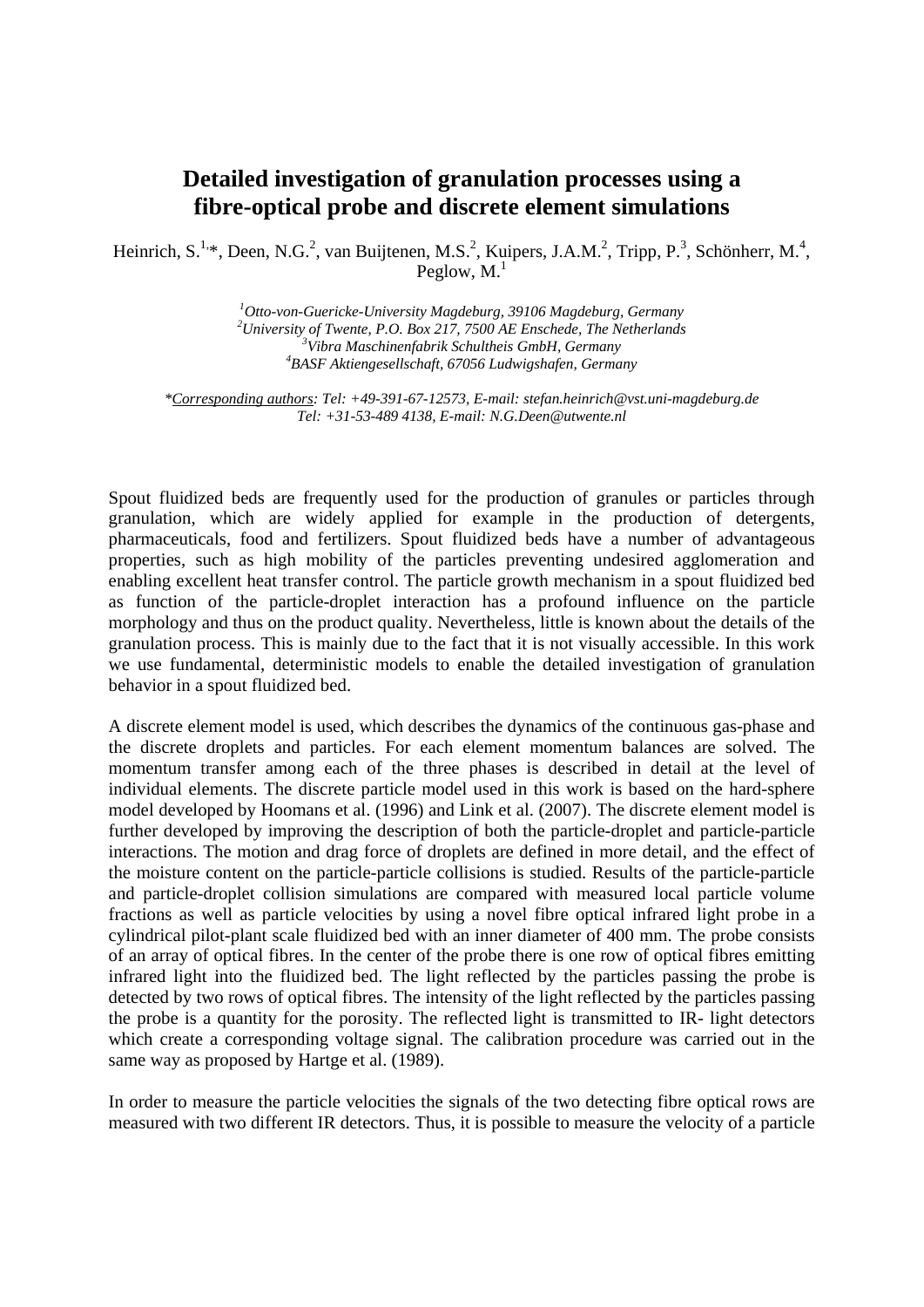moving perpendicular to the detecting fibre optical rows by evaluating the time difference between the two signals and the distance between the two detecting fibre optical rows. The time difference is calculated by a cross correlation of the two signals. In order to measure the porosity and vertical particle velocity components at different radial positions and different heights from the bottom plate the fibre optical probe can be inserted into the fluidized bed through 10 different probe tubes positioned at the circumference of the fluidized bed. With this technique also injected liquid droplets can be detected. Therefore, simulations and experiments were carried out for three different cases using Geldart B type porous aluminium oxide particles: a freely bubbling fluidized bed without any injection and a spout fluidized bed with injection of either only gas or gas and water, that means under additional presence of droplets. For the injection a bottom sprayed pneumatic externally mixing two-fluid nozzle was used.

The results show that at higher distances from the air distributor plate the porosity in the centre of the fluidized bed increases because of the bubble coalescence and thus bubble growth in the upper region of bubbling fluidized beds. The jet, especially the atomization air flow rate, strongly affects the local porosities and the particle velocities in the injection zone, which is characterized by high porosities which decrease at the borders of the injection zone due to particle entrainment into the jet and the particle acceleration. The atomization air momentum decreases with distance from the air distributor plate. At the wall of the fluidized bed a significant decrease of the porosity occurs due to the downward movement of the particles and the particle circulation in fluidized beds (Figure 1).

Furthermore it can be seen that the area of influence of the spout is rather limited (Figure 2). The results depict that for certain conditions the droplets do not entirely penetrate the bed (Figure 3), which is good, since breakthrough is not desirable in the operation of spout fluid beds. The penetration depth of the jet with additional injection of liquid is much larger than under pure atomization air conditions. Figure 4 show additional results obtained from the discrete particle model simulations, i.e. instantaneous particle positions indicating the flow structures including bubble size and shape, particle-particle collision rates and porosity distributions. The droplet deposition (indicated in black in Figure 4a) is also in region of high particle concentrations even where the atomization air has no influence. With the experimental and theoretical investigations it is possible to estimate the size of dry and wet zones in liquid sprayed fluidized beds, which is important for the scale up. Depending on the time scales of moisture absorption and circulation of the particles in the bed, changes to the geometry and/or the operating conditions may be considered. It is demonstrated how the discrete element model can be used to obtain information about the interaction of the discrete phases, i.e. the growth zone in a spout fluidized bed.

## **References**

- Hartge, E.-U., Rensner, D., and J. Werther (1989). Faseroptisches Messsystem zur Erfassung lokaler Feststoffkonzentrationen und -geschwindigkeiten in höher konzentrierten Gas-/ Feststoffströmungen, Chem.-Ing.-Tech., MS 1781/89.
- Link, J.M., Godlieb, W., Deen, N.G., and J.A.M. Kuipers (2007). Discrete element study of granulation in a spout-fluidized bed, Chem. Eng. Sci. 62, 195-207.
- Hoomans, B.P.B., Kuipers, J.A.M., Briels, W.J., and W.P.M. van Swaaij (1996). Discrete particle simulation of bubble and slug formation in a two-dimensional gas-fluidised bed: A hard-sphere approach, Chem. Eng. Sci. 51, 99-118.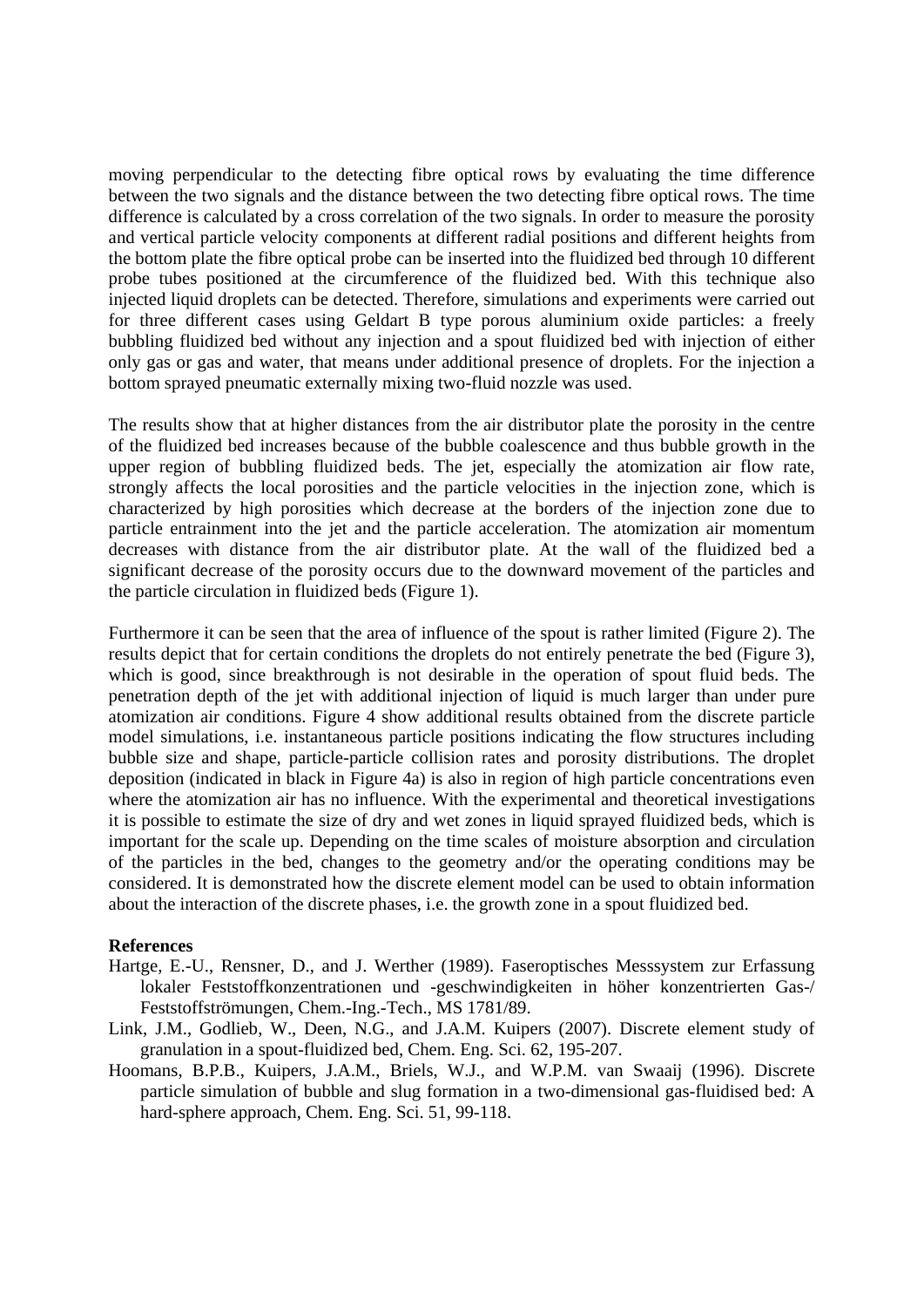

Figure 1: Measured time averaged porosities without (left) and with bottom injection of pure atomization air.



Figure 2: Measured particle velocities at a height of 30 mm with injection of only gas.